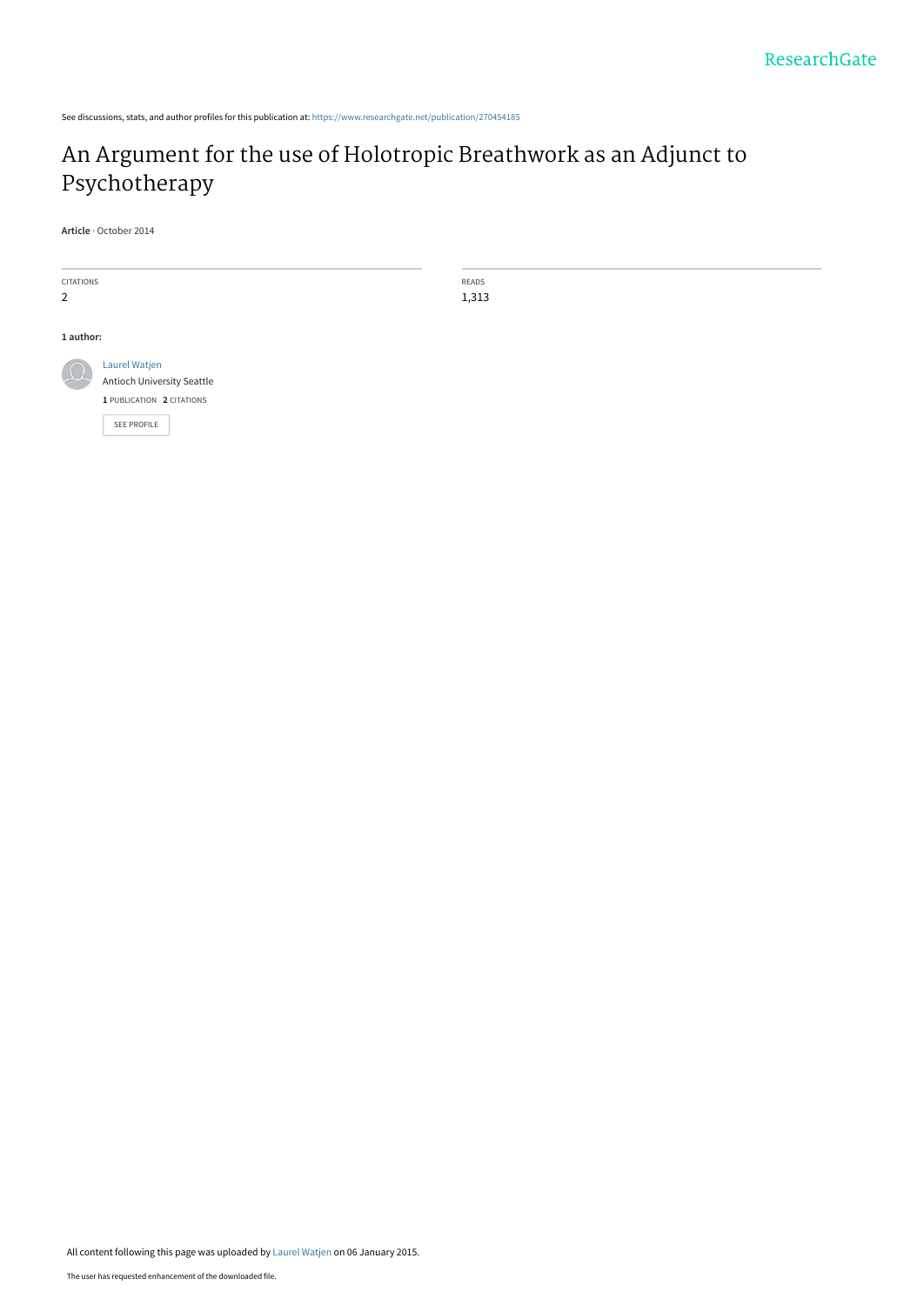# **An Argument for the Use of Holotropic Breathwork as an Adjunct to Psychotherapy**

Consideraciones para el Uso de la Respiración Holotrópica como Complemento de la Psicoterapia

# **Laurel Watjen\***

Antioch University Seattle, USA

#### **Abstract**

The psychoanalytic viewpoint proposes that insight into one's unconscious thoughts, feelings, and motivations can be helpful in understanding and changing personal constructs (Goldenberg & Goldenberg, 2013). Conversely, anything that stands in the way of accessing that material may present a barrier to effective psychotherapy. Holotropic Breathwork, a process of rapid, deep breathing to evocative music, induces a non-ordinary state of consciousness (NOSC) (Taylor, 2007), which reportedly allows deeper access to the unconscious. Rhinewine and Williams (2007) offer a hypothetical, bio-psychological explanation of the disinhibiting mechanism of holotropic NOSC's, which reduce the self-protectiveness of the logical/thinking part of the brain, and potentially result in opening to new insights. Ryan and Deci's (2008) Self-determination Theory (SDT) model offers a current and accepted framework from which to explain the potential effectiveness of the therapeutic setting and practice of HB. SDT proposes that there are three universal psychological needs which are essential for the occurrence of growth toward psychological health and well-being: autonomy, competence, and relatedness. This paper describes how Holotropic Breathwork fulfills those three needs, potentially resulting in therapeutic benefit. An overview of research on the healing benefits of NOSC's, and in particular, on the use of HB as an adjunct to psychotherapy is included to support the argument that HB may be beneficial in this context.

**Keywords**: Holotropic Breathwork, non-ordinary state of consciousness, psychotherapy, self-determination theory, unconscious

#### **Resumen**

El punto de vista psicoanalítico propone que comprender los propios pensamientos inconscientes, sentimientos y motivaciones puede ser útil en la comprensión y cambio de los constructos personales (Goldenberg y Goldenberg, 2013). Por el contrario, cualquier cosa que se interponga en el camino de acceso a ese material puede representar un obstáculo para la psicoterapia efectiva. La Respiración Holotrópica (RH), un proceso de respiración rápida y profunda acompañado de música evocadora, induce un estado no ordinario de conciencia (ENOC) (Taylor, 2007) que, al parecer, permite un acceso más profundo al inconsciente. Rhinewine y Williams (2007) proponen una hipótesis biopsicológica del mecanismo de desinhibición de los ENOC holotrópicos, el cual reduce la auto-protección de la parte lógica/pensante del cerebro, y que potencialmente conduce a la apertura a nuevas comprensiones. La Teoría de la Autodeterminación (TAD) de Ryan y Deci (2008) ofrece un marco actual y aceptado desde el que poder explicar la potencial eficacia del entorno terapéutico y la práctica de la RH. La TAD propone que hay tres necesidades psicológicas universales que son esenciales para la aparición de crecimiento hacia la salud y el bienestar psicológico: autonomía, competencia y capacidad de relación. Este artículo describe cómo la RH cubre esas tres necesidades, dando potencialmente como resultado un beneficio terapéutico. Finalmente, se presenta una visión general de la investigación sobre los beneficios curativos de los ENOC y, en particular, en el uso de la RH como un complemento a la psicoterapia, para respaldar el argumento de que HB puede ser beneficioso en este contexto.

**Palabras clave**: Respiración Holotrópica, estados no-ordinarios de consciencia, psicoterapia, teoría de la autodeterminación, inconsciente

> Received: January 2, 2014 Accepted: October 8, 2014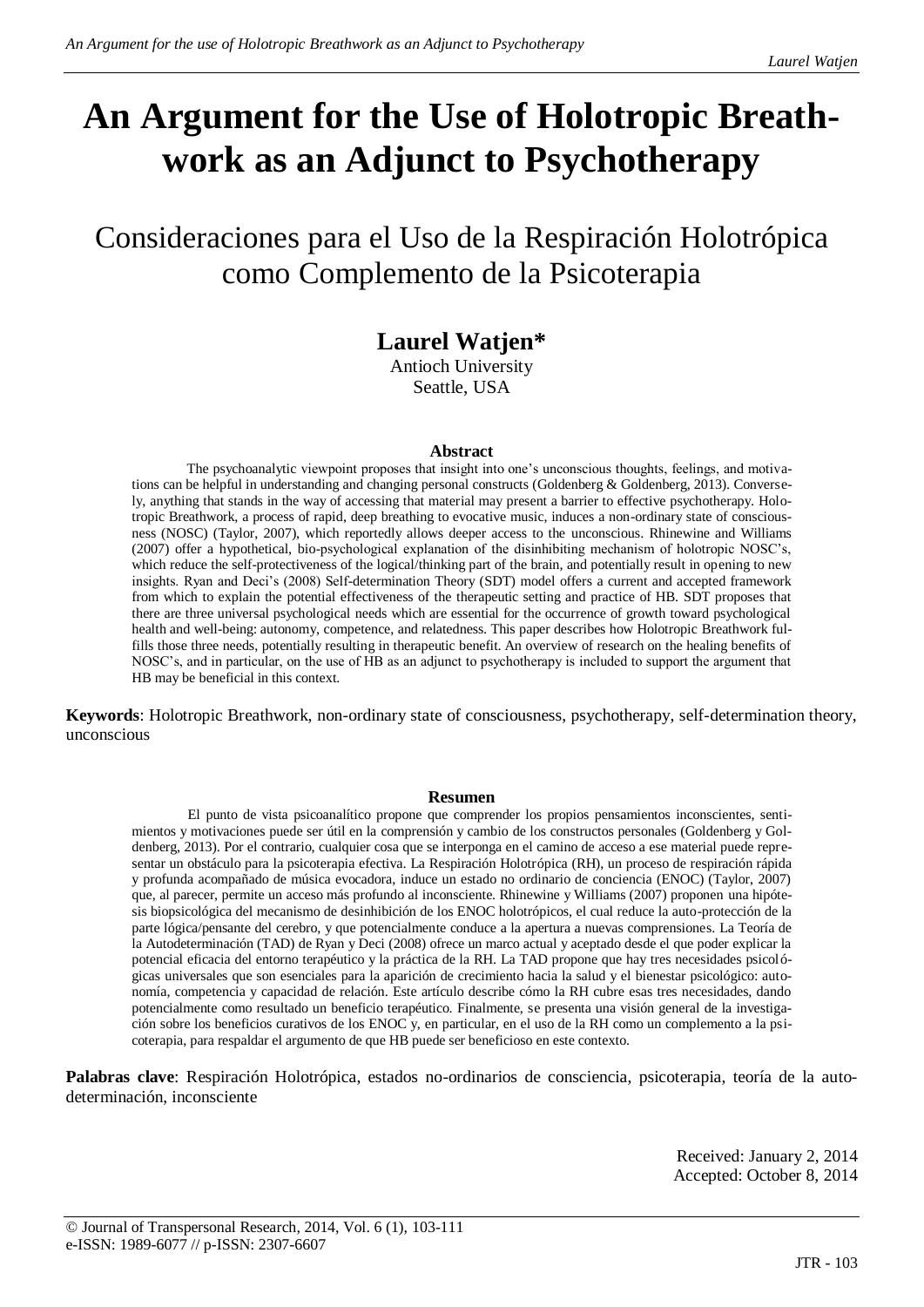## **Introduction**

As we work our way around the closing circle at the end of the Holotropic Breathwork workshop, a woman shares that today she found the courage to face the memories of her childhood sexual abuse in a new way. Years of talk therapy had helped her understand it rationally, but she had never been able to go back to those painful episodes of torment and allow the emotions to emerge. It was as if her heart had been frozen in terror since childhood, dulling her experience of life and relationships. "The emotions finally began to come out today; it was painful, but my heart feels lighter," she shared. The woman had spent the day at a Holotropic Breathwork (HB) workshop at which I was one of three facilitators. Over and over, I hear participants sharing similar stories of emotions unblocked, traumas healed, clarity found, insights gained, and connections made.

According to Grof and Grof (2010), HB is a powerful and transformational approach to selfexploration and healing that integrates insights from modern consciousness research, anthropology, various depth psychologies, transpersonal psychology, Eastern spiritual practices, and other mystical traditions of the world. HB was developed in the 1970's by Stanislav Grof, a pioneer in the fields of transpersonal psychology and consciousness research, and his wife, Christina Grof. A highly experiential method, HB combines rapid, deep breathing, evocative music, focused bodywork, mandala drawing, and group sharing in a safe, supportive environment (Taylor, 2007). Run by trained facilitators, HB workshops typically span one to three days. During the breathing sessions, half of the participants lay on mats with their partners or "sitters" nearby. For three hours, the "breathers" breathe deeper and faster, with rhythmic or, evocative music playing, and they enter a non-ordinary state of conscious $ness<sup>1</sup>(NOSC)$  where healing and growth reportedly can happen. Grof and Grof (2010) found that people's experiences in holotropic NOSCs, while varying widely, fall into one or more of the following four categories: physical-sensory, biographical, perinatal<sup>2</sup>, and transpersonal<sup>3</sup>. Later, breathers and sitters switch roles for a second breathing session, followed by mandala work and group sharing.

The HB process is said to allow deeper access to the unconscious mind and activates what Grof  $(2000)$  refers to as an "inner radar," known in HB circles as the "Inner Healer," which he explains "automatically brings into consciousness the contents from the unconscious that have the strongest emotional charge, are most psycho-dynamically relevant at the time, and most readily available for conscious processing" (p. 28). Crowley (2005) compares the Inner Healer to

Jung's concept of the Self, which regulates the psyche by innately moving toward wholeness through the integration of unconscious material (Hart, 1997; Sharp, 1991). Participants come to HB workshops for selfexploration, personal growth, and healing, and they report a wide range of positive results, including healing from trauma, depression, phobias, anxiety, addictions, and even psychosomatic or psychogenic conditions including asthma, migraines, and Reynaud's disease (Grof and Grof, 2010).

In a typical HB session, the breather engages in voluntary hyperventilation in order to enter an NOSC. The framework of the workshop provides both a "safe container" and an intentional setting for growth and healing. Participants are encouraged to trust their own Inner Healer to guide them and to allow the expression of whatever feels ready to emerge. Anything goes, with the exception of externalized sexual energy or violence directed toward oneself or others in the workshop. At a recent workshop, I watched as a woman pounded rhythmically on thick, floor pillows repeatedly shouting, "No!"; nearby, a man on his hands and knees attempted to push through a pile of pillows with his head, as if fighting his way out of the birth canal. One woman lay still and silent for most of the session, while the man to her left began to cry for the first time in twenty years.

At the end of their sessions, these people shared their stories and, when I saw them again several months later, I heard how their sessions had impacted their lives. The woman shouting, "No!" believed she had worked through some of the emotions around her childhood sexual abuse and was feeling less anxious and more open to the world. The man on his knees had shared at the workshop the realization of feeling trapped in his relationship and had since begun counseling with his partner; he also brought her to the next workshop. The woman who lay silent was feeling more at peace with her breast cancer diagnosis, having experienced a deep sense of spiritual connection during her session. And the wife of the man who cried was grateful that her husband was finally allowing his emotions to surface.

These stories are wide-ranging, and yet very typical of the anecdotal reports HB facilitators regularly hear. Often workshop participants will comment that " one session of HB is worth "x" sessions of talk therapy," where x might be anywhere from "10" to a "year's worth." Witnessing the transformative and lasting results of this modality on a regular basis, both as a participant and as a facilitator, has left me wondering how it works and if it could be used as a beneficial adjunct to psychotherapy. Rhinewine and Williams' (2007) bio-psychological explanation and the research de-

<sup>©</sup> Journal of Transpersonal Research, 2014, Vol. 6 (1), 103-111 e-ISSN: 1989-6077 // p-ISSN: 2307-6607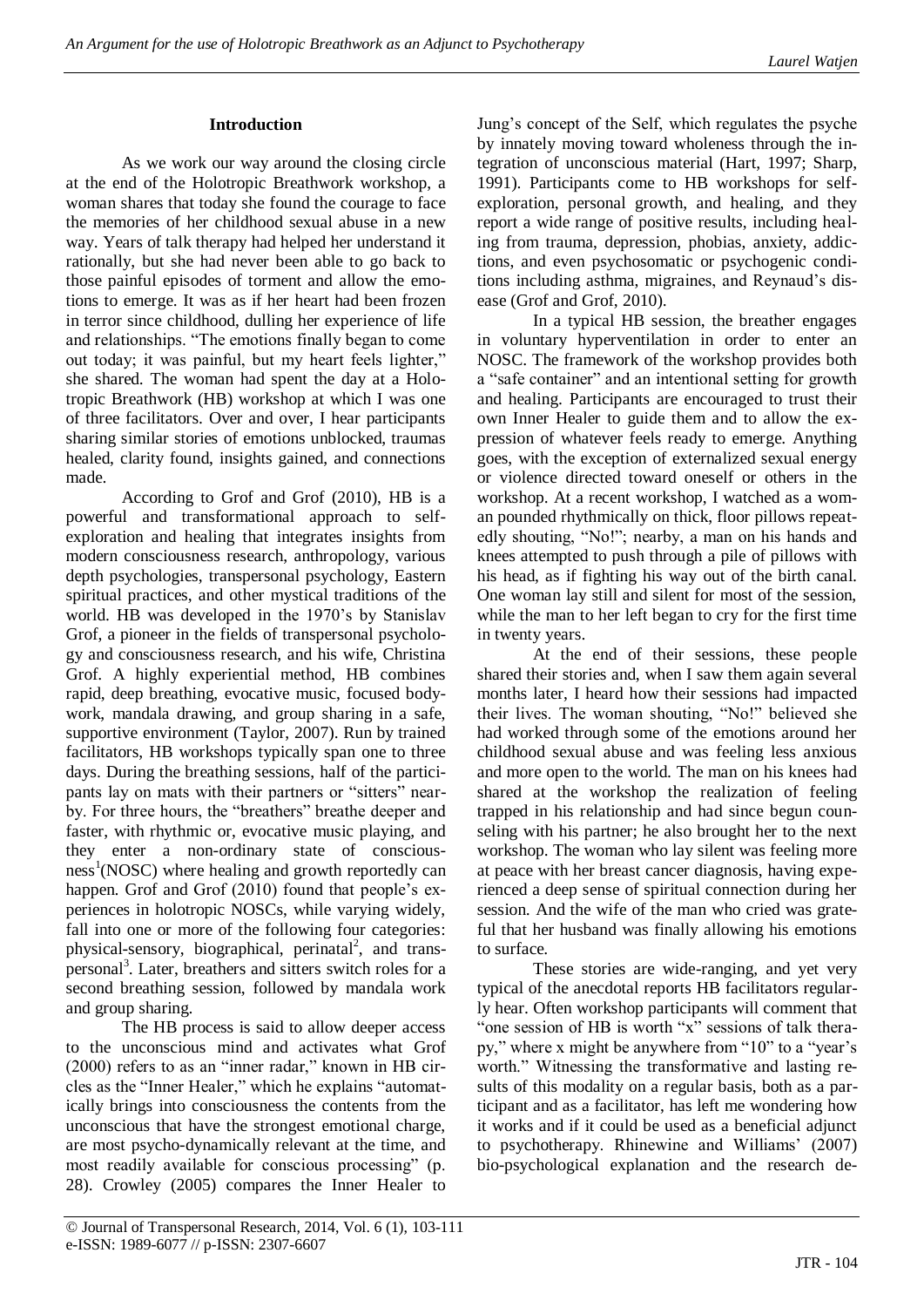scribed below explain part of the picture, but we believe there are other factors at work.

In this paper, an explanation of how and why HB works is offered. The capacity of HB to open people both to their emotions and to their unconscious is proposed, arguing that, HB can also increase the depth of psychotherapeutic work, resulting in both healing and growth. A review of research in support of these claims is also included.

#### **Barriers to Effective Psychotherapy**

Meta-analysis of various traditional psychotherapy methods has shown that there is very little difference in the outcome rates of the different methods (Wampold, Mondin, Moody, Stich, Benson and Ahn, 1997) and that the more critical issue is the skill of the therapist. The common thread between the different methods, which also takes into account the individual therapist, is the "therapeutic alliance" between therapist and patient: the patient must feel emotionally safe with the therapist in order for progress in psychotherapy to occur (Blow, Sprenkle, and Davis, 2007). However, we propose that more is often needed to effect permanent growth and change.

As Kelly (1963) pointed out in his personal construct theory, we create our own constructs of how the world is, and our unwillingness to change these can keep us stuck in unhealthy ways of being. The goal of therapy then, is to help patients construe reality in a more permeable manner(Kelly, 1963). While some action-oriented models of therapy may disagree, the psychoanalytic viewpoint proposes that insight into one's unconscious thoughts, feelings, and motivations can be helpful in understanding and changing personal constructs (Goldenberg and Goldenberg, 2013), and that anything that stands in the way of accessing that material presents a barrier to effective therapy.

For example, changing maladaptive constructs is more challenging if the patient is unwilling or unable to access the associated emotions (Holland, 2003). Emotions provide a rich source of information, giving clues to the often unconscious roots of our thoughts and behaviors, but when they are avoided or blocked, access to that information is lost. Holland (2003) points out that some patients develop self-protective means of avoiding negative emotions and that this can cause road blocks in the therapeutic process. Emotions give information about the impact of situations and the environment, and when combined with symbolic thought, they give optimal adaptation (Holland, 2003). Ignoring either the emotional or rational aspects of a situation can result in a distorted assessment, and a person who has difficulty accessing emotions may not sense when

they are in a harmful or unhealthy situation (Holland, 2003).

Achieving insight into the internal conflicts and unconscious issues may require stepping outside of them to gain perspective. Different methods of therapy aim to do this, generally through cognitive processes, but as Einstein is often credited with saying<sup>4</sup>, "We cannot solve problems at the same level of consciousness at which we created them." We argue that holotropic NOSCs, by their very definition, allow people to view, and potentially solve, problems from a different level of consciousness<sup>5</sup>.

# **How Holotropic Breathwork Works**

When describing HB to people, facilitators often explain it as "getting out of the logical/thinking mind" and "allowing the innate healing intelligence to come forth" (G. Girlando, personal communication, September 20, 2008). Entering into an NOSC is a means of getting out of the day to day, rational mind the part of the mind which holds on tightly to the constructs of how things are, however accurate or inaccurate those constructs may be. It's also the part of the mind that shuts down emotions when they're unpleasant or overwhelming. It follows that reducing the selfprotectiveness of the logical/thinking part of the brain might open the mind to new possibilities of insight and emotional experience.

Rhinewine and Williams (2007), in their hypothesis-posing synthesis paper on HB as an adjunct to psychotherapy, suggested that the combination of the hyperventilation-induced NOSC of HB and the therapeutic setting of HB can "facilitate generalized extinction of covert avoidance behaviors, resulting in therapeutic progress" (p. 771). They noted that prolonged, intentional hyperventilation—the method of NOSC induction in HB—produces physical and cognitive changes in the brain which correspond to those found in other NOSCs, such as exercise "highs," meditation, and some drug-induced states. These NOSC's seem to temporarily lower activity in the brain's frontal lobes, the area of the brain "involved in control and selective inhibition of cognition and behavior"  $(p. 774)$ . Rhinewine and Williams (2007) reasoned that this creates a state of psychological disinhibition, which allows suppressed material to come forth, as well as a degree of dissociation, which renders the brain less reactive emotionally. The therapeutic environment of the HB format allows the material to be experienced and processed as it may not have been during the original event. Rhinewine and Williams' hypothetical explanation of the mechanism which makes HB effective describes biopsychologically how the logical/thinking part of the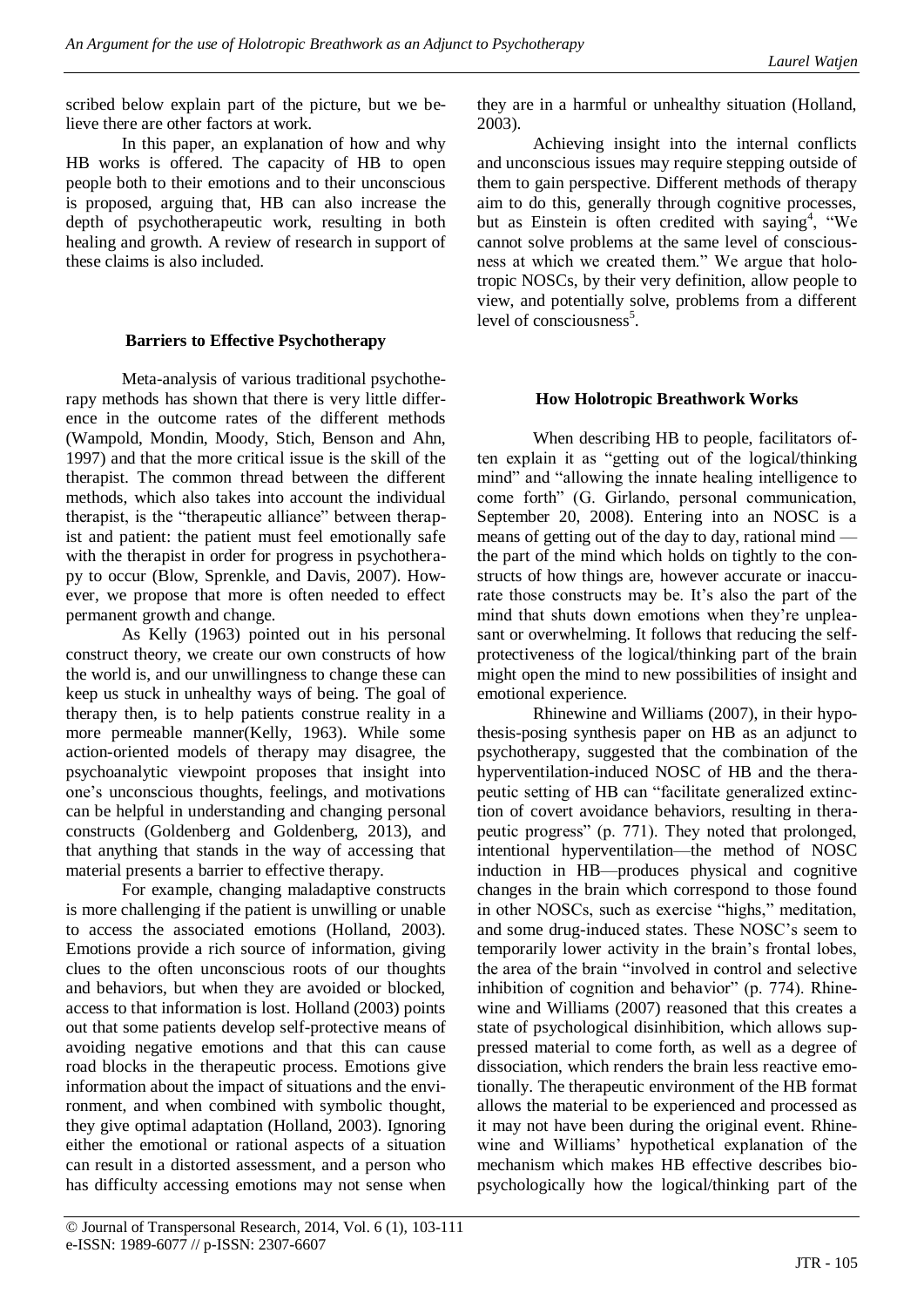brain may lower its guard and open to new insights. My personal experience as a breather and observations as a facilitator also point in the same direction.

In his many years of observing NOSC sessions, Grof (1994) foresaw Rhinewine and Williams' conclusion, explaining that in a holotropic state:

> The defense systems are considerably weakened and psychological resistance decreases. The emotional responses of the subject are dramatically enhanced and one may observe powerful *abreaction 6* and *catharsis<sup>7</sup>* . Repressed unconscious material, including early childhood memories, becomes easily available, and this may result not only in *enhanced recall* but in genuine age-regression and vivid, complex *reliving of emotionally relevant memories* as well. Unconscious material also frequently appears in the form of various symbolic phenomena with a structure similar to dreams. The emergence of the material and its integration are associated with *emotional and intellectual insights* into the psychodynamics of the patient's symptoms and maladjustive interpersonal patterns. (p. 282).

# **SDT as an Explanation of the Potential Effectiveness of HB**

Ryan and Deci's (2008) Self-determination Theory (SDT) model offers a current and accepted framework from which to explain the potential effectiveness of the therapeutic setting and practice of HB. SDT proposes that there are three universal psychological needs, which are essential for the occurrence of growth toward psychological health and well-being: autonomy, competence, and relatedness. We propose that Holotropic Breathwork fulfills those three needs in the following ways:

*Autonomy*, or the need of people "to organize" and self-regulate their actions" (Ryan and Deci, 2008, p. 188), is important because change is more likely to be lasting if it is client-driven (Ryan and Deci, 2008). In HB, autonomy is supported by offering the structure of the workshop, within which the participants are encouraged to follow their own instincts. Trust in their Inner Healer is encouraged, and with it, the belief that whatever needs to emerge will do so in whatever way the breather is ready to allow it to emerge. Grof and Grof  $(2010)$  point out that "in this kind of work, healing is not the result of brilliant insights and interpretations of the therapist; the therapeutic process is guided from within by the Self" (p. 19). Grof  $(2000)$  considers

this approach to have a distinct advantage over many traditional talk therapy methods because it eliminates the personal and theoretical biases of the therapist in directing the focus of the session, making it truly client-driven.

*Competence*, or the sense that one is effective in the world, is a result of this autonomy supportive process. Ryan and Deci (2008) maintain that:

> SDT is also reflective of a basic organismic assumption that throughout development people manifest active tendencies toward integration (Ryan, 1995), synthesis (Freud, 1923/1962), organization (Piaget, 1971), and selfactualization (Patterson and Joseph, 2007). From the SDT perspective, the promotion of therapeutic change involves energizing and supporting this inherent growth tendency as patients take on the challenges confronting them. (p. 188).

In HB, the facilitators too must trust in each participant's Inner Healer. Facilitators do not direct the breathers or their experience in any way, nor do they interpret the breather's experience. Even the bodywork sometimes done at the end of breathers' sessions to resolve physical or energetic tensions is offered by facilitators as resistance for the breather to push into, rather than as something the facilitator is doing to the breather. The structure of the workshop serves to empower the breather to do their own healing and growth, rather than having it done to them or for them by an external authority.

*Relatedness* is "the sense of being cared for and connected with the other", which "is critical to internalization and valuing of the therapeutic process" (Ryan and Deci, 2008, p. 189). Within the HB model, this is addressed in multiple ways:

First, the facilitators strive to create a safe container for the day through the workshop format. In addition to making an intentional personal connection with each participant, the facilitators open the workshop by encouraging each person to share something personal with the group about what inspired them to attend. At the end of the day, participants are offered the chance to share the essence of their breathwork session with the group. This may promote the development of a sense of shared experience and connection over the course of the day.

Second, participants work in pairs, alternating between the roles of breather and sitter. While the breather is actively engaged in doing the breathwork, the sitter attends to the breather both physically and emotionally. On a practical level, the sitter takes care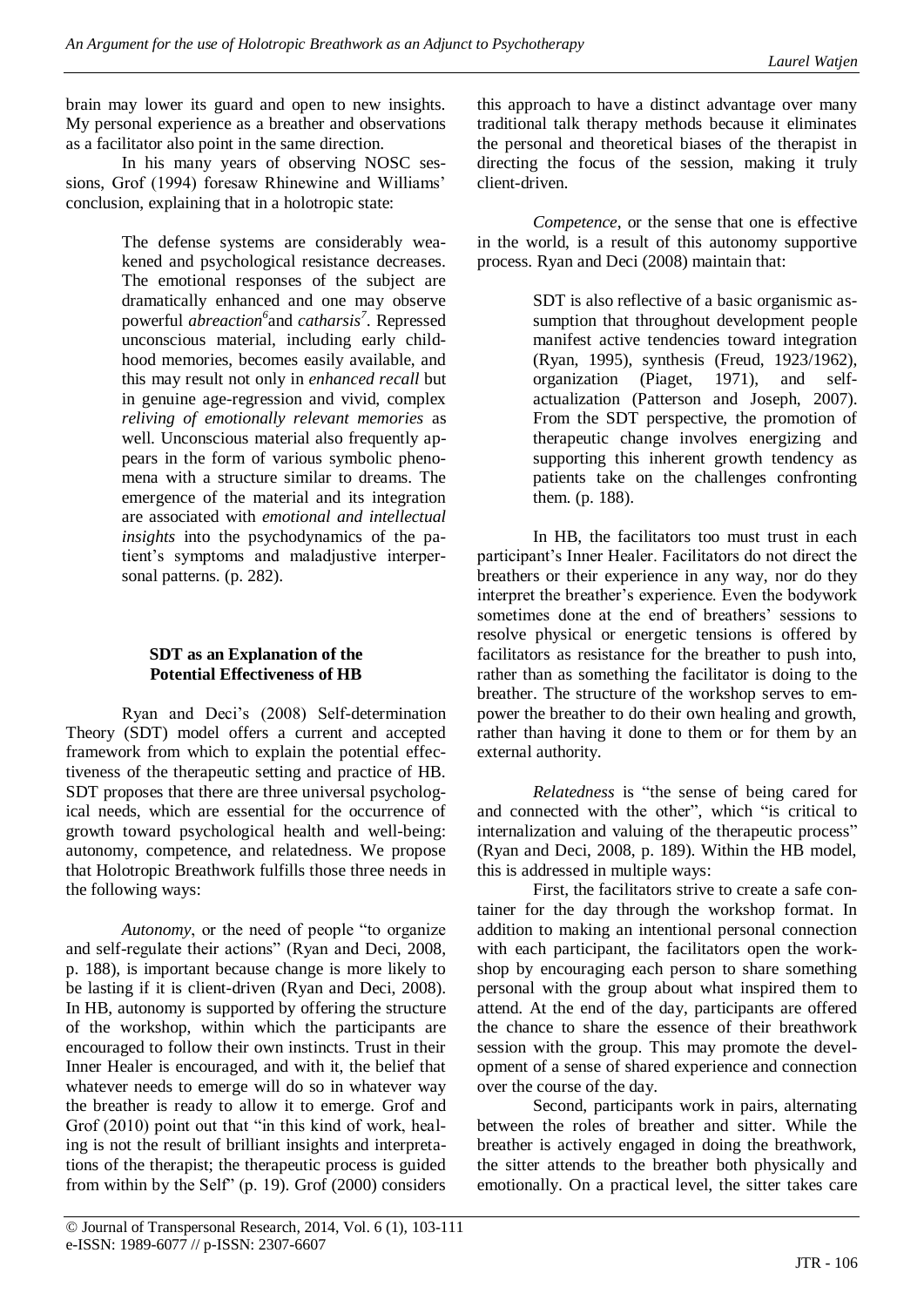of any physical needs: providing water or tissues when requested, protecting the breather with pillows from their own movements or those of other breathers, and taking them to the restroom if needed. On an emotional level, the sitter provides a sacred witness to the breather's process by being emotionally present and without intervening in any way. This may sound inconsequential, yet anecdotal reports from breathers often indicate a feeling of closeness to their sitter after having been attended to with presence for three hours.

Third, and of tremendous significance, is that one of the experiences that reportedly can arise for breathers is a transpersonal awareness of their own interconnectedness with other people, with nature, and even with the cosmos. The Grofs (2010) explain:

> People who gain an experiential access to the transpersonal domain of their psyches typically develop a new appreciation of existence and reverence for all life. One of the most striking consequences of various forms of transpersonal experiences is the spontaneous emergence and development of deep humanitarian tendencies and a strong need to become involved in service for some larger purpose. This is based on a cellular awareness that all boundaries in the universe are arbitrary and that on a deeper level all of creation represents a unified cosmic web (p. 133).

## **Research on Holotropic NOSCs**

Research on holotropic NOSCs as an adjunct to psychotherapy has a long history, beginning in the 1950s with NOSCs induced by psychoactive drugs such as LSD, psilocybin, mescaline, and DMT. For nearly two decades, Stanislav Grof and other scientists researched promising methods for treating conditions such as depression, anxiety, addiction, alcoholism, and fear of death in terminally ill patients, using holotropic NOSCs (Grof, 1994; Grinspoon and Doblin, 2001). When psychedelics found their way out of the clinical setting and into popular culture, the anti-drug sentiments of the late 1960s put an end to psychedelic research. LSD was made illegal in 1966, and this chapter in psychiatric history was nearly forgotten (Grinspoon and Doblin 2001). Subsequently, the Grofs found that the combination of deeper, faster breathing and music brought people into states of consciousness which were nearly identical to those induced by psychedelics. Thus, HB was born in the 1970s as a legal way to continue working with the healing potential of NOSCs.

Particularly in the past decade, there has been renewed research interest in the psychotherapeutic use of NOSCs. Results have been promising in research on the use of MDMA-assisted psychotherapy in alleviating PTSD in treatment-resistant veterans; the use of psilocybin for treatment of fear of death in cancer patients, as well as anxiety, OCD, and pain; the use of ketamine and psilocybin for treatment of addiction and depression; the use of ibogaine for narcotic addiction; and the use of LSD and psilocybin for treatment of cluster headaches and anxiety (Sessa, 2012). Keeping in mind Rhinewine and Williams' (2007) assertion that the temporary changes in the brain during HB are similar to those in NOSCs induced by psychoactive drugs, both the historical and current research with psychedelics—and its promising results—add credibility to the proposal that HB can be used beneficially in the psychological realm.

Much of the evidence for the effectiveness of HB is anecdotal; however, there are some studies offering empirical evidence in varying areas. Eyerman's (2013) "A Clinical Report of Holotropic Breathwork in 11,000 Psychiatric Inpatients in a Community Hospital Setting" described weekly, group HB sessions offered over a 12-year period to a spiritually and HB naïve population. In 11,000 patients from "specialty units including sexual trauma, dual diagnosis, chemical dependency, anxiety, depression, adolescents, and acute intensive care for psychoses" (Eyerman, 2013, p. 25), there were no adverse reactions reported, either by patients or staff, over the entire 12 year period. Eyerman (2013) reports that HB was considered by many departing patients to have been their best therapy while at the hospital.

While individual patient diagnoses and outcomes were not tracked, personal reports were recorded from 482 participants. Their experiences fell into combinations of the four categories described by the Grofs: physical-sensory, biographical, perinatal, and transpersonal, with 82% having a transpersonal experience in at least one session. Eyerman (2013) concluded that "Holotropic Breathwork could be considered a low-risk therapy to assist patients with an extremely broad range of psychological problems and existential life issues" (p. 26).

Binarová (2003) considered the effect of HB on personality by studying three groups: "Nonbreathers," who did not participate in HB, "Firstbreathers," who experienced HB for the first time, and "Breathers" who had done HB at least four times. Using Crumbaugh and Maholick's "Purpose in Life" (PIL) test, Harman, Fadiman, and Mogar's test of attitudes and values (Value-Belief Q-Sort), and Shostrom's "Personal Orientation Dimensions" (POD), Binarová (2003) compared "First-breathers" before and after their first session, and then compared "Breathers" with "Non-breathers".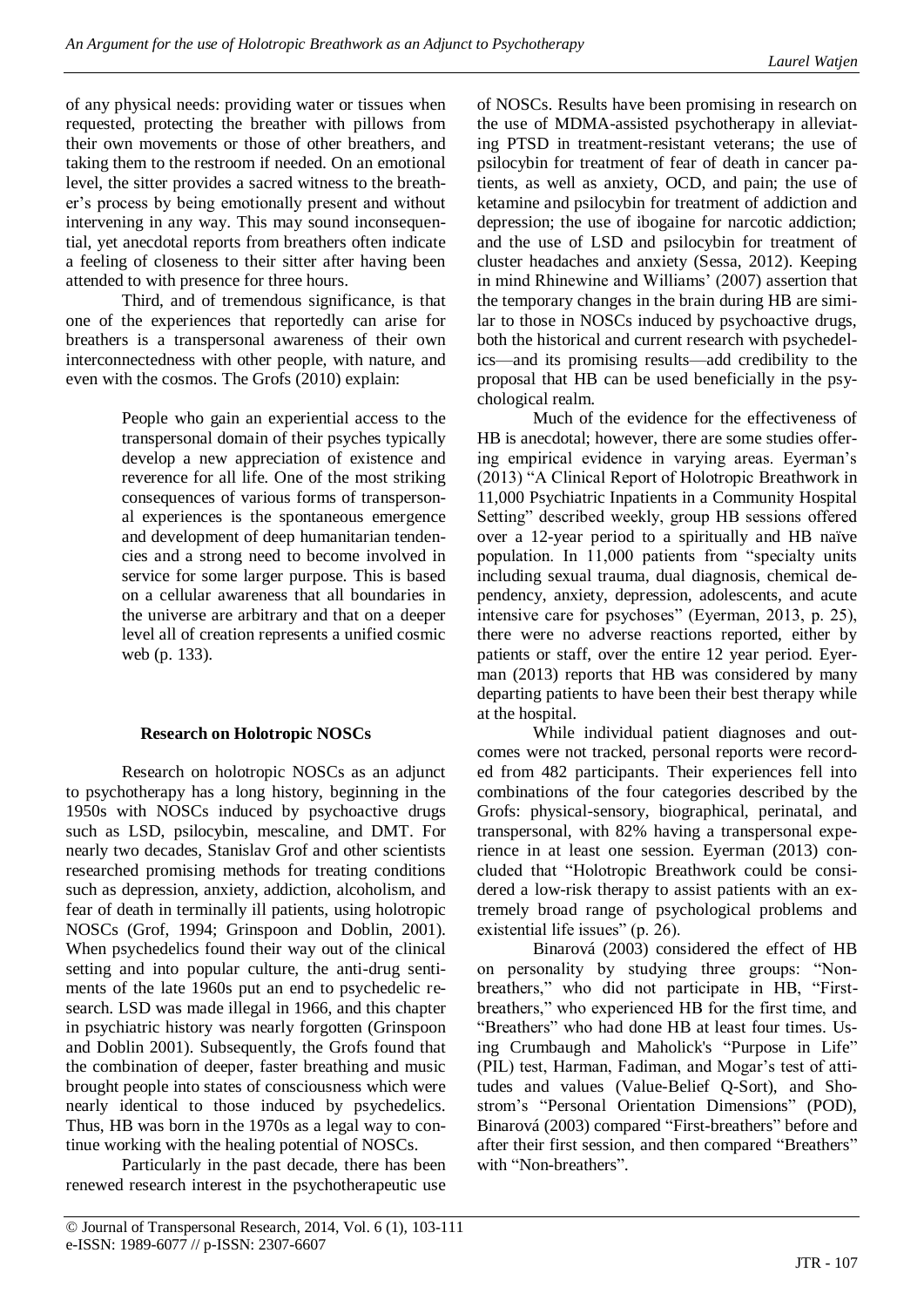"First-breathers" developed a statistically significant reduction in rigidity and dogmatic thinking. "Breathers" had decreases in rigidity, dogmatism, and conventional approach to values. They had increases in flexibility toward values, sensitivity toward their own needs and emotions, spontaneity, self-esteem, capacity for connecting with others, ability to enjoy the present moment, and overall appropriate approach toward reality.

There was evidence to suggest that many of the "Breathers" had some of these qualities beforehand, but the increase in these areas may demonstrate that HB can assist in the continued development of these areas (Binarová, 2003). Both the "First-breathers" and the "Breathers" reported better communication with others, a deeper understanding of the world around them, and an increase in their openness to previously rejected ideas as a result of the HB. All of these results can be considered signs of mental health that would contribute to the psychotherapeutic process.

Brewerton, Eyerman, Cappetta, and Mithoefer (2012) researched the use of HB as an adjunctive treatment for substance abuse, with positive results in both cessation and continued abstinence from alcohol and/or drugs ranging from 2-19 years. Their article also included summaries of several other studies (Jefferys, as cited in Brewerton et al., 2012; Metcalf, as cited in Brewerton et al., 2012; Taylor, as cited in Brewerton et al., 2012) with similar results. The Grofs (Grof and Grof, 1990) attribute these positive results to the transpersonal experiences available in holotropic NOSCs:

> In many cases the intense and sometimes overpowering craving for drugs, alcohol, food, sex or other objects of addiction is really a misplaced yearning for wholeness, a larger sense of self, or God—one that cannot be satisfied in the external world. When the true object of this craving, an experience of the Higher Power, becomes available and even partially fulfills this consuming desire, the desire diminishes. (p. 106).

Holmes, Morris, Clance, and Putney (1996) offered one of the few empirical studies on the effectiveness of HB as an adjunct to verbal therapy. Their study compared two groups: one using verbal therapy only and the second using HB in conjunction with verbal therapy. Participants self-reported on the following scales: death anxiety (measured with Templer's Death Anxiety Scale), self-esteem (measured with the Abasement subscale of the Personality Research Form-E), and sense of connection with others (measured with the Affiliation subscale of the PRF-E). A positive correlation between both a statistically significant decrease in death anxiety and a statistically significant increase in

self-esteem was found in the participants who received the combined protocol of HB and verbal therapy, when compared to those who only received verbal therapy.

Holmes et al. (1996) selected their measurement criteria for the study based on S. Grof's statement that "Holotropic Breathwork experiences often lead to a marked reduction in death anxiety, increases in selfesteem, and increases in one's sense of connection with others" (S. Grof, as cited in Holmes et al., 1996, p. 116). While S. Grof's decades of research on holotropic NOSCs suggest that this is frequently the case, the criteria measured were not necessarily personally relevant to the study subjects. For instance, had the subjects been of advanced age or patients with a terminal medical diagnosis, we suspect the decrease in the death anxiety scale rating would have been even more pronounced. Grof's (1994) early research using psychedelic therapy with terminal cancer patients demonstrated "dramatic improvements" in 30% of the subjects, and moderate improvements in another 40% (p. 261). Despite the very general measurement criteria, the study by Holmes et al. still offers empirical evidence that HB can be useful as an adjunct to psychotherapy.

## **Contraindications**

One of the potential limitations of using HB as an adjunct to psychotherapy is that it is not an appropriate intervention for everyone. Clients must be screened for physical and emotional contraindications. Serious cardiovascular disorders, pregnancy, convulsive disorders (e.g. epilepsy), glaucoma, or retinal detachment may contraindicate HB as an inappropriate therapy for some clients because of physiological changes in the body which may occur during the session (e.g. intense physical tensions and pressures, uterine contractions, change in brainwaves) (Grof and Grof, 2010).

Additionally, clients with a history of serious emotional issues, especially those who have required hospitalization, may not be appropriate candidates for HB in shorter (one to three day) workshop settings. S. Grof and Grof (2010) point out that for those individuals, HB has the potential to bring more material from the unconscious to light than the client may be able to resolve within the context of a shorter workshop setting. This effect may be similar to that experienced in other holotropic states, such as spontaneous *spiritual*  emergency<sup>8</sup> or those triggered by experiential therapies, intense meditation or spiritual practice, psychedelics, or near death experiences (Grof and Grof, 2010). Therefore, a critical component of this intervention is careful screening and follow-up with clients. Traditional psychiatry might consider the presence of unre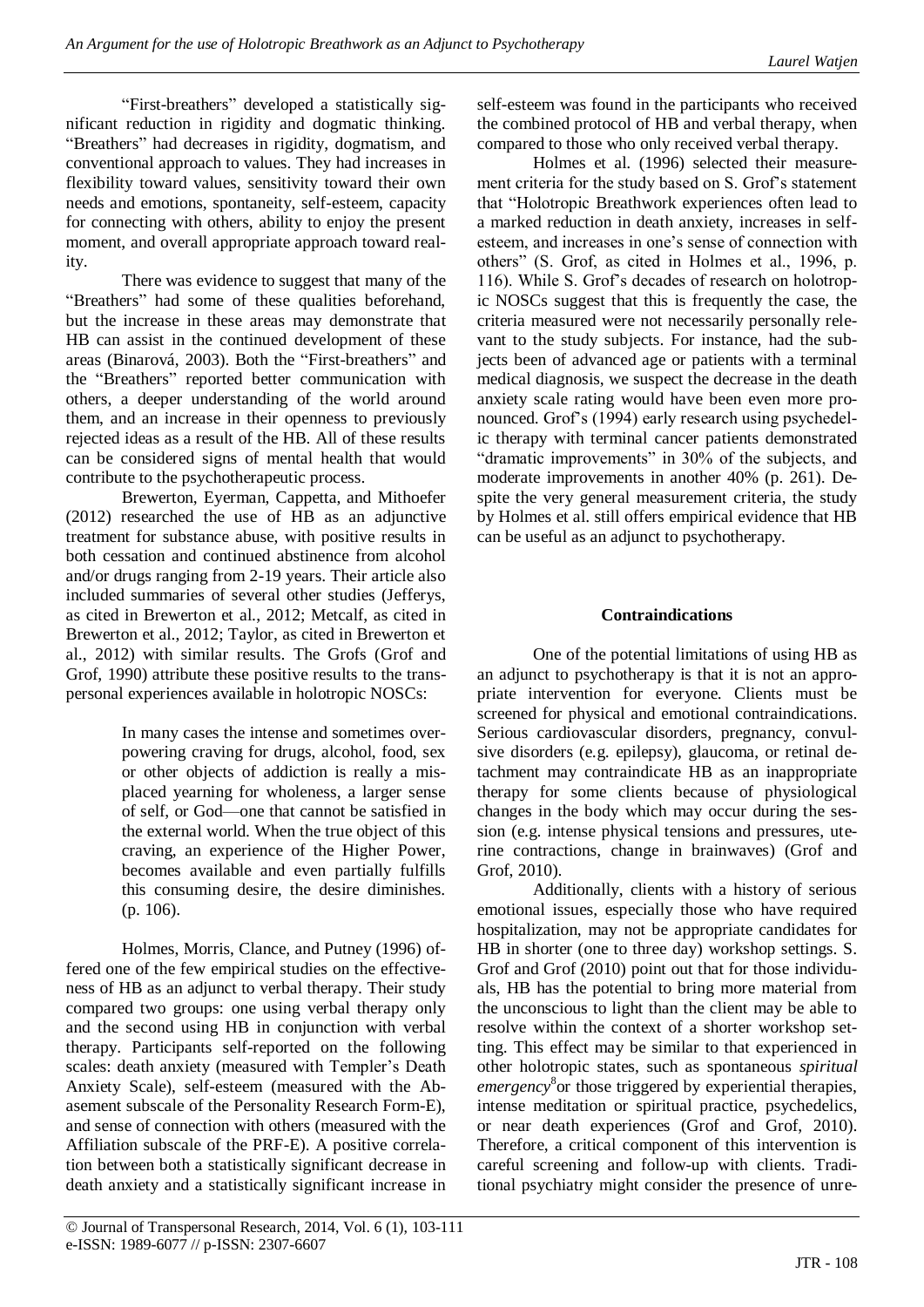solved unconscious material a "psychotic break," but the Grofs (Grof and Grof, 2010) believe that:

> Within the philosophical framework of holotropic therapy, it constitutes a major therapeutic opportunity. It means that very important traumatic material from the deep unconscious has become available for conscious processing. With the right understanding, guidance, and management, this could be extremely beneficial and result in radical healing and positive personality transformation. (p. 59).

The Grofs (Grof and Grof, 2010) explain that proper management of such client processes requires both a recognition of their potential therapeutic and transformative nature, and an appropriate setting in which clients can come to a natural resolution of their process. Depending on the amount of time required, this could mean a residential facility with staff trained in working with holotropic states. Unfortunately few, if any, of these exist today, and most residential psychiatric facilities are far more likely to pharmaceutically reduce any expressed symptoms than to allow them to reach a natural resolution (Grof and Grof, 2010).

## **Conclusion**

Evident in the emotional contraindications are both the challenges and the potential healing benefits of using HB as an adjunct to psychotherapy. Anecdotal and research-based evidence indicate a strong potential for bringing unconscious material into consciousness and a movement toward mental health (Binarova, 2003; Brewerton et al., 2012; Grof andGrof, 2010; Holmes et al, 1996). Eyerman's (2013) report on the long term use of HB in an inpatient psychiatric hospital with no adverse effects is some of the strongest, research-based evidence available on the safety of HB in populations which would normally be screened out of a brief workshop setting. It also demonstrates the need for a paradigm shift in the treatment of mental illness. Until such a shift occurs, we believe HB can be a very effective adjunct to psychotherapy for appropriately screened clients, or when an appropriate set and setting can be provided for clients with more serious emotional issues.

As an intervention, HB can be offered only by facilitators who've undergone a lengthy training and certification process. Currently, there are 1,150 certified facilitators world-wide (C. Sparks, personal communication, October 6, 2014), which limits availability to clients in proximity to facilitators offering workshops or with the means to travel. It is hoped that with additional research, the knowledge, acceptance, and availability of HB as a safe and effective adjunct to psychotherapy will become widespread.

# **Notes**

- 1. S. Grof and Grof  $(2010)$  use the term "non-ordinary" states of consciousness (NOSCs)" to refer to what is often called an altered state of consciousness, or one which is other than our "normal" state of consensus-based reality. StanislavGrof coined the term "holotropic" meaning "moving toward wholeness" from the Greek words *holos* = whole and *trepein* = moving toward to describe the particular variety of NOSC that activate our innate healing mechanisms.
- 2. Perinatal refers to memories or experiences related to the period of time from conception through shortly after birth (Grof, 1985; Grof and Grof, 2010).
- 3. Transpersonal refers to experiences beyond our sense of our physical self, such as experiences of connection with a higher power, being an animal or another person, past lives, "Oneness," archetypal or mythological visions, and so on (Grof, 1985; Grof and Grof, 2010).
- 4. Einstein's original (and often paraphrased) quote was, "A new type of thinking is essential if mankind is to survive and move toward higher levels." Atomic education urged by Einstein. (1946, May 25). *New York Times*. Retrieved from <http://www.turnthetide.info/id54.htm>
- 5. The definition of "non ordinary state of consciousness" implies a different level or type of consciousness from which people can view problems. We propose the inverse of the quote: that we can potentially solve problems, or "internal conflicts and unconscious issues", at a different level of consciousness than that at which we created them.
- 6. Freud originally believed that all psychoneuroses were caused by early, unresolved traumas which, because of their nature, had not allowed the victim to fully experience and release the associated emotional and physical energies. These trapped energies created what Freud called "jammed affect" in the unconscious mind. In their early work together, Freud and Breuer developed the method of *abreaction* as a means of resolving these unconscious conflicts. They put patients into a holotropic NOSC using hypnotic or auto-hypnotic trance, which allowed the patients to age-regress back to the original problematic event. By experiencing the event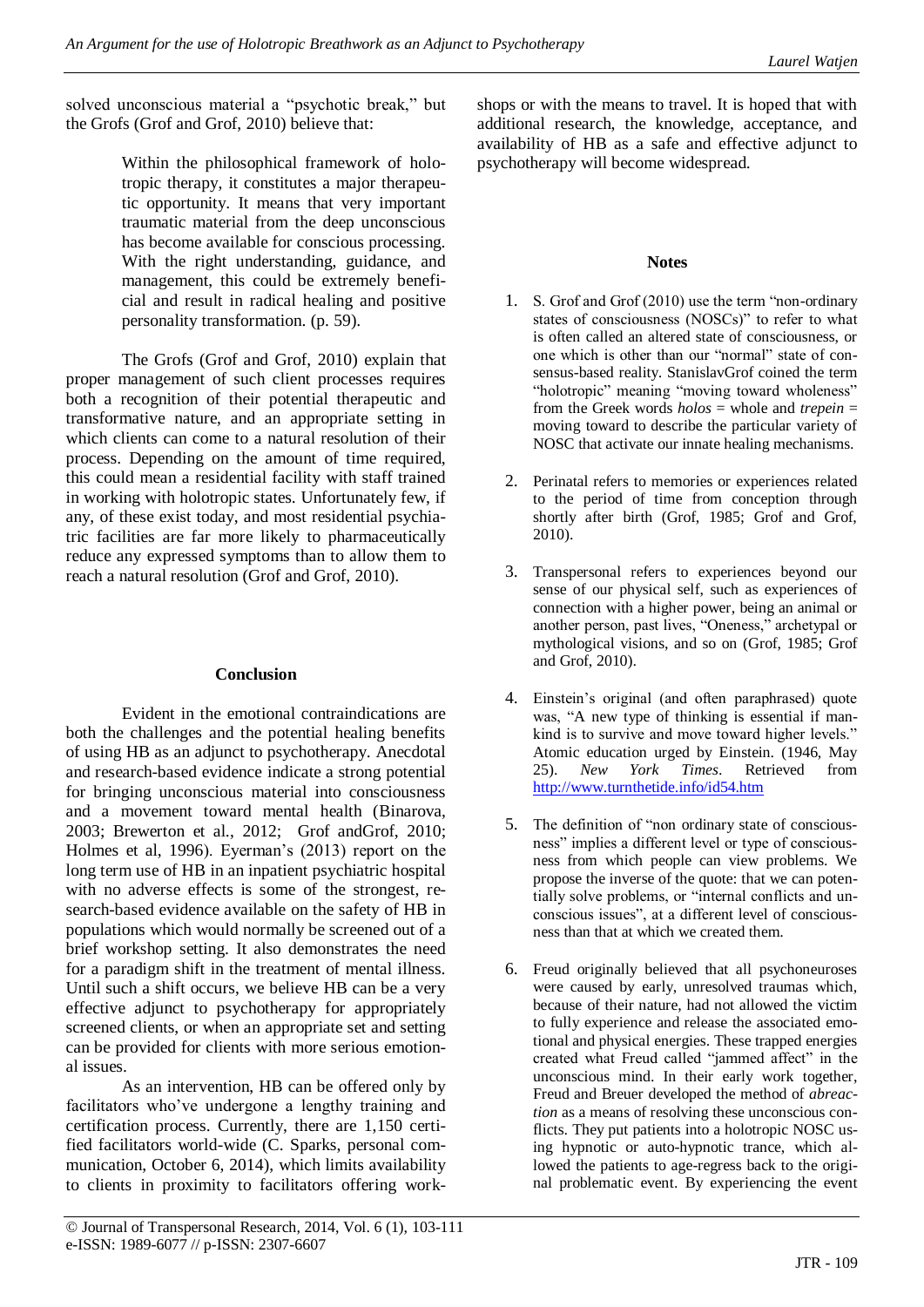and associated emotions fully, from the simultaneous positions of age-regression and objective adult, patients could release the blocked emotional energies, integrate the event, and move toward healing. (Freud, as cited in Grof and Grof, 2010).

- 7. Similar to abreaction, catharsis is the release *of non-specific,* blocked emotional energies (Grof and Grof, 2010).
- 8. Grof and Grof (1990) coined the term *spiritual emergency* to describe the:

―critical and experientially difficult stages of a profound psychological transformation that involves one's entire being. They take the form of non-ordinary states of consciousness and involve intense emotions, visions and other sensory changes, and unusual thoughts, as well as various physical manifestations". (p. 31).

#### **Acknowledgements**

I'd like to thank Hidy Basta, Ph.D. for her encouragement and for sharing her passion for the process of conceptualizing and writing academic papers. I'd also like to thank my fellow HB facilitator, Glenn Girlando, M.A., for his support, feedback, and willingness to listen as I worked through the concepts for this paper.

#### **References**

- Binarová, D., (2003).The effect of Holotropic Breathwork on personality. *Ceska a Slovenska Psychiatrie, (Czech and Slovak Psychiatry)*, *99(8):* 410 - 414.
- Blow, A. J., Sprenkle, D. H., & Davis, S. D. (2007). Is who delivers the treatment more important than the treatment itself? The role of the therapist in common factors. *Journal of Marital and Family Therapy, 33(3):* 298-317.
- Brewerton, T. D., Eyerman, J. E., Cappetta, P., and Mithoefer, M. C. (2012).Long-term abstinence following Holotropic Breathwork as adjunctive treatment of substance use disorders and related psychiatric comorbidity. *International Journal of Mental Health and Addiction,*

*10(3):* 453–459.doi: 10.1007/s11469-011- 9352-3.

- Crowley, N. (2005). *Holotropic Breathwork: Healing through a non-ordinary state of consciousness.*  Address to the Hypnosis and Psychosomatic Section of the Royal Society of Medicine and the Spirituality and Psychiatry Special Interest Group of the Royal College of Psychiatrists, London, England. Retrieved on May 9, from [http://www.grof-holotropic](http://www.grof-holotropic-breathwork.net/page/academic-articles-and-papers)[breathwork.net/page/academic-articles-and](http://www.grof-holotropic-breathwork.net/page/academic-articles-and-papers)[papers.](http://www.grof-holotropic-breathwork.net/page/academic-articles-and-papers)
- Eyerman, J. (2013). A clinical report of Holotropic Breathwork in 11,000 psychiatric inpatients in a community hospital setting*. MAPS Bulletin Special Edition, 23(1):* 24-27.
- Goldenberg, H. and Goldenberg, I. (2013).*Family therapy: An overview*  $(8<sup>th</sup>ed.)$ . Belmont, CA: Brooks/Cole.
- Grinspoon, L. and Doblin, R. (2001).Psychedelics as catalysts of insight-oriented psychotherapy. *Social Research, 68*(3), 677-695.
- Grof, S. (1985).*Beyond the brain.* Albany, NY: State University of New York Press.
- Grof, S. (1994).*LSD psychotherapy*. Alameda, CA: Hunter House.
- Grof, S. (2000).*Psychology of the future.* Albany, NY: State University of New York Press.
- Grof, C. and Grof, S. (1990).*The stormy search for the self: A guide to personal growth through transformational crisis.* Los Angeles, CA: Jeremy P. Tarcher, Inc.
- Grof, S. and Grof, C. (2010). *Holotropic Breathwork: A new approach to self-exploration and therapy.* Albany, NY: State University of New York Press.
- Hart, D. L. (1997).The classical Jungian school. In P. Young-Eisendrath and T. Dawson (Eds.), *The Cambridge companion to Jung* (pp. 89-100). Cambridge, UK: Cambridge University Press.
- Holland, S. J. (2003).Avoidance of emotion as an obstacle to progress. In R. L. Leahy (Ed.), *Roadblocks in cognitive-behavioral therapy: Transforming challenges into opportunities for*

<sup>©</sup> Journal of Transpersonal Research, 2014, Vol. 6 (1), 103-111 e-ISSN: 1989-6077 // p-ISSN: 2307-6607